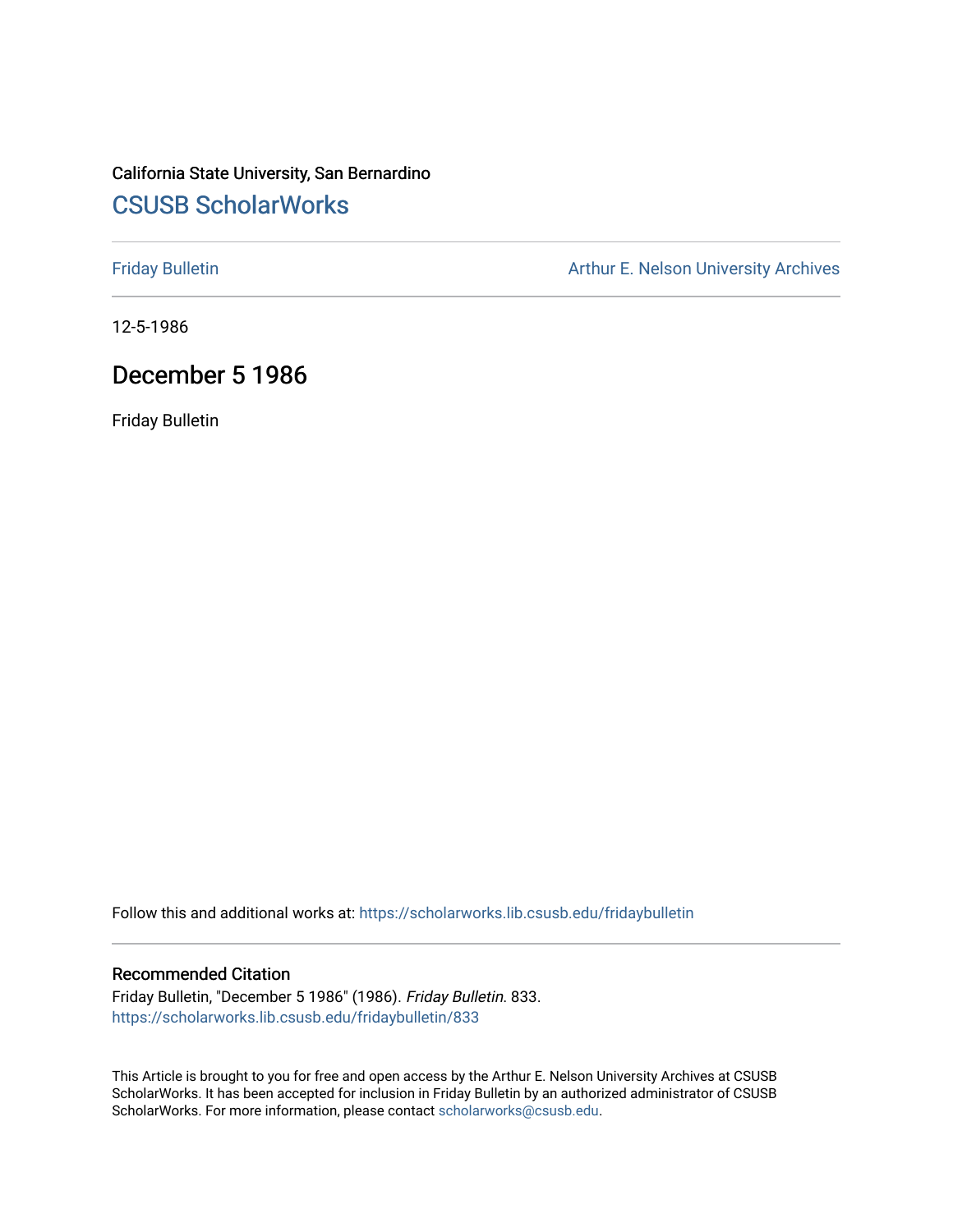# **Europroling**

'" •-LIHO-'MIA STATE UTMVESS'TY

# EXAMPLE BULLETIN DECENTE UNIVERSITY<br>California State University, San Bernardino<br>Sabbattical Leaves Ten faculty members will receive sabbatical leaves coming academic vear. Difference in pay leaves also THE BULLETIN **DEC** 5 1986

**California State University, San Bernardino** 

Sabbatical Leaves **Faculty members will receive sabbatical leaves during the** Suppose the term of the coming academic year. Difference in pay leaves also were<br>Awarded for '87-'88 commissional to three additional faculty members. Granted sabb aranted to three additional faculty members. Granted sabbaticals were:

- \* Dr. Richard Ackley, Professor, Political Science; director. National Security Studies (winter)
- \* Dr. Ronald E. Barnes, professor, chair. Theatre Arts (one term)
- \* Dr. Naomi Caiden, professor, chair. Public Administration (spring)
- \* Dr. Rauf A. Khan, professor, accounting and finance (fall)
- \* Dr. David J. Lutz, associate professor, psychology (spring)
- \* Dr. Patrick S. Mclnturff, professor. Management (fall)
- \* Dr. Renate M. Nummela, associate professor. Teacher Education (fall)
- \* Polo Patterson, librarian, head of automation services. Library (fall, winter)
- \* Dr. Cynthia L. Paxton, assistant professor. Health Science (fall)
- \* Dr. Robert G. Stein, professor. Mathematics (winter-spring)

Difference in pay leaves were awarded to:

- \* Dr. Stephen Bowles, professor. Special Programs (Education) (fall-winter)
- \* Dr. Kent Schofield, professor. History (winter-spring)
- \* Don Woodford, professor. Art (fall-winter-spring)

The time away from teaching and administrative responsibilities will be spent in writing or updating textbooks, completing research, preparing articles for iournals, attending graduate school and painting.

Dr. Ackley will compile current journal articles into a book about the use of the sea and write and solicit original essays for major sections of the work, which will emphasize the maritime geopolitical factors which shape a nation's policy, especially foreign policy.

Dr. Barnes proposes to develop a handbook of materials for use in dramatic literature classes, by developing models of strategies for the undergraduate student to use in outlining the structure of this literature. He will refine models he already has used and will develop additional explanatory materials.

A textbook on local government budget practices will be completed by Dr. Caiden. There is no text available now which concentrates on budgetary decision-making at the local level and the material which is available pays little attention to the southwestern and western parts of the United States. She will focus on the Los Angeles metropolitan area.

Dr. Khan will complete a study of cross-cultural employment attitudes and will offer a series of seminars on international finance in Indonesia during September and October. Some of his research data is being collected in China, where he made arrangements for distribution of his questionnaire during a visit there this fall.

Four articles and a grant proposal will be prepared by Dr. Lutz on his two areas of primary research, alcoholism and reactions to emotional expression by males. He has been compiling data for several years and has presented papers at regional and national meetings. The sabbatical will be used to prepare his preliminary drafts for publication.

A manuscript for "The Toy Culture" plus a companion work for the recently published "Crisis Management in Higher Education" will be prepared by Dr. Mclnturff. The former work, officially titled "The Toy Culture versus the New Elites: A Study of the Interface Between Automobiles and Public Policy Making," is an exploration of the importance of the car as both a symbol of power and a tool for economic growth.

(Continued on Page 2)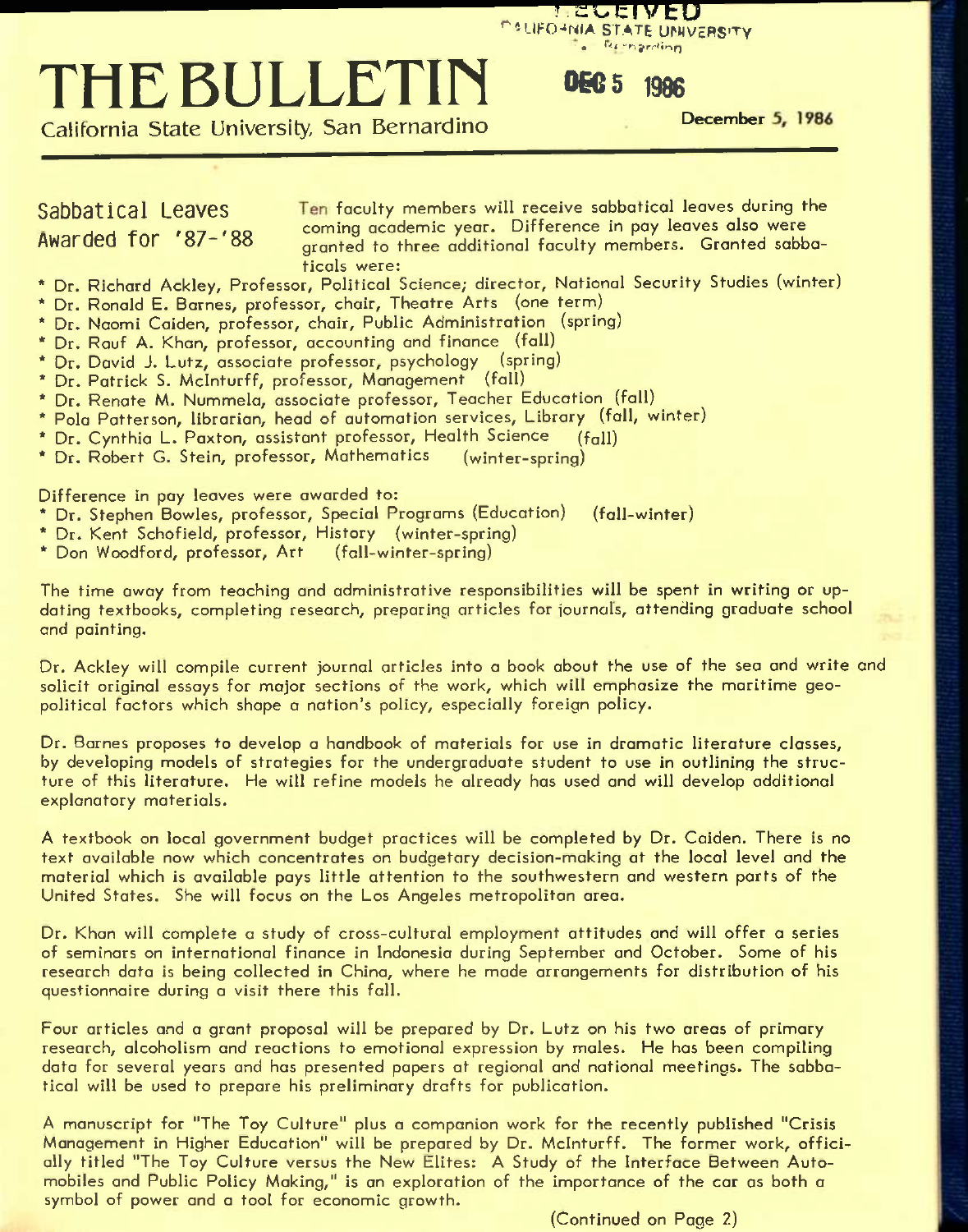# **Sabbaticals Awarded**

(Continued from Page 1)

Dr. Nummela will visit three centers doing critical research in physiological aspects of learning and memory. They are at the University of Arizona and in Australia. She has been asked to do a book on her research, which is new and potentially controversial.

Ms. Patterson will concentrate on her major field project, part of her final year of work on a Doctor of Arts in Information Science from Nova University. Her project involves study of the selection, implementation and evaluation of an online public access catalog for Pfau Library. /

Dr. Paxton proposes to complete three writing projects in areas where she has collected research data. They are: mentoring and women faculty in the CSU, an assessment of participant satisfaction in the Health Fair Expos of 1985 and 1986, and therapy outcomes for adult women with childhood incest experiences.

Dr. Stein will revise his textbook. Mathematics, An Exploratory Approach, originally published in 1975. With making major changes, he hopes to take advantage of the resurgence of interest in teacher preparation as the book was designed for elementary teachers.

With his difference in pay leave, Dr. Bowles will return to graduate school as a full-time student in clinical psychology in the Sierra University doctoral program. The academic work will help him update his past education and counseling experience.

Two projects, both underway, will be developed by Dr. Schofield. He will travel to the Truman Presidential Library, the Library of Congress and the National Archives to complete an article, "Truman, Hoover and Bipartisan Politics, 1945-47." He also will continue his oral history project, interviewing prominent figures in the San Bernardino area.

Professor Woodford will spent the next year in London, devoting the majority of his time to painting. He also will help make arrangements for two major exhibitions which the art department is arranging with British artists.

**Fall Graduates** Faculty and staff are invited to attend the reception honoring fall Reception Dec. 12 quarter graduates from 5 to 7 p.m., Friday, Dec. 12 in the Panorama Room of the Commons. Speaking to the graduates and their families will be Dr. Claude Noel, chair of the University Advisory Board;

President Anthony H. Evans, Dean of Students Peter Wilson and John Kirwan, president of the Alumni Association. Reservations are requested by the Alumni Office, Ext. 7811.

Student Photographs Photographs created by students in Photography I, Art 383, will In Gallery II, Library be displayed in two exhibits on campus during the next two **in bauery ll. Liorary** months, according to the instructor, Janice Colojuch. One exhibit, "First Shots," will be in Gallery 11 in the Visual

Arts Building (VA 102). The other will be on the first floor of the Library, in display cases on the north end. The black and white photos depict variations on themes of landscape, texture, water, patterns, reflections and shadows. The exhibits will run through Jan. 14.

The California State University, San Bernardino BULLETIN is published by the Publications Office on alternate Fridays. The next issue will be Jan. 9. Items for publication should be submitted in writing to AD 117 by Tuesday, Jan. 6. Edna Steinman, Editor (Ext. 7814) Contract Contract Contract Contract Vol. 21 No. 43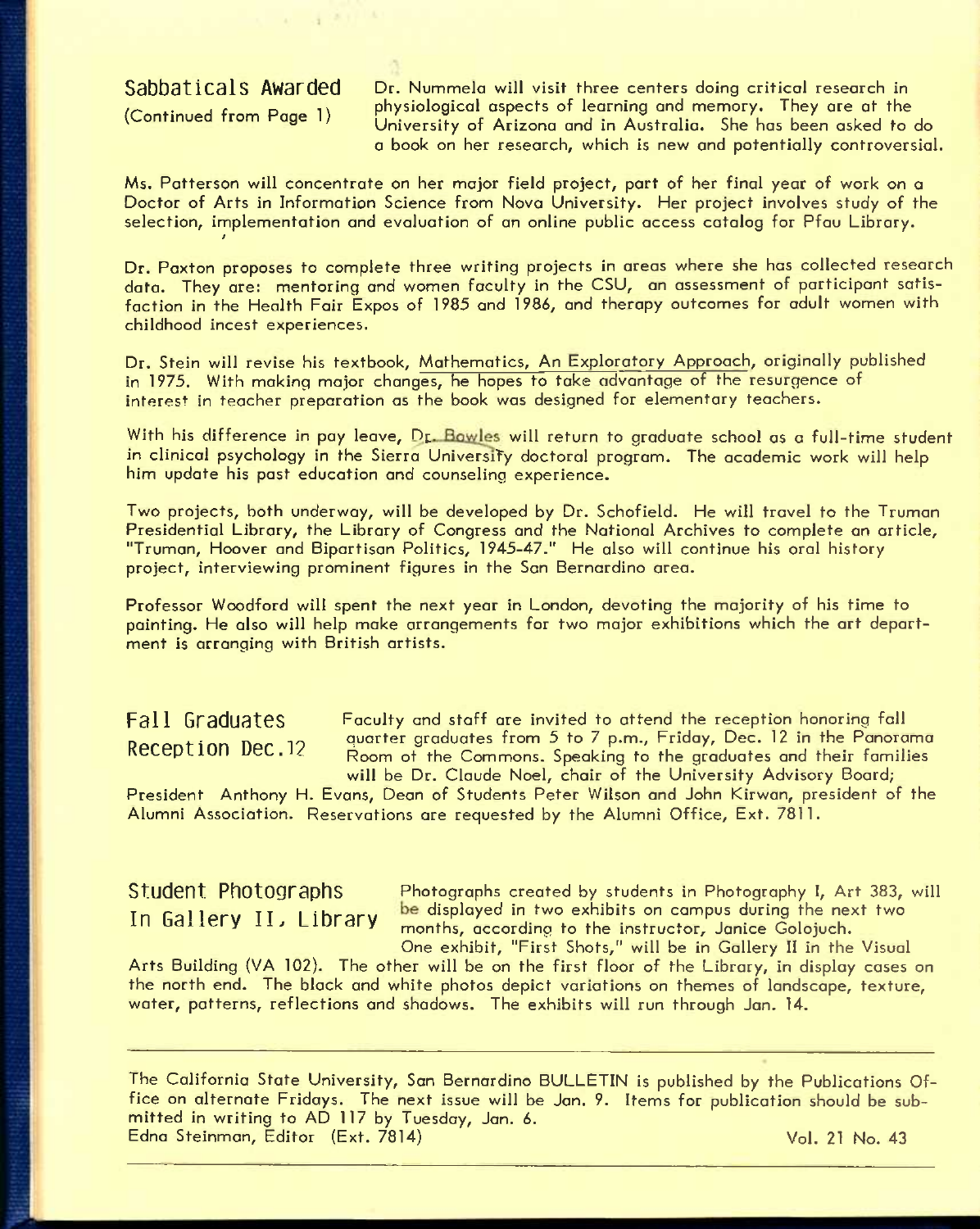**Fall Quarter Ends Dec. 11** 

With the fall quarter rushing rapidly to *a* close, a number of campus facilities will provide special hours during finals week beginning Monday. Final exams will be given through Thursday, Dec. 11, with grades due from the faculty on Monday, Dec. 15.

During finals {Dec. 8-11), the Library will be open an extra hour (from 8 a.m. to 11 p.m.). It will be open from 8 a.m. to 5 p.m., Friday, Dec. 12. As finals for Saturday classes will be given on Saturday, Dec. 13, the Library will be open that day from 9 a.m. to 1 p.m. While students ore away, the Library maintains hours of 8 a.m.-5 p.m., Monday through Friday.

Three Computer Center labs (main terminal lab in PL 17, Apple He lab in PL 42 and IBM-Macintosh lab in PL 52) will be open 24 hours Dec. 8-12. The Apple He lab in the Learning Center will be available from 8:30 a.m. to 8 p.m. those days. Open from 8 a.m. to 6 p.m. will be the IBM PC lab in PL 8, the Macintosh lab in PL 13 and the TEC Center satellite lab in PL 54. Student consulting will end on Dec. 8.

For a little physical relaxation, the Physical Education Building will be open from 8 a.m. to 10 p.m., Dec. 8-10. From Dec. 11 through Dec. 24, the building hours will be 8 a.m. to 4:30 p.m. , Monday through Friday. Tennis and racketball courts will be open from 11 a.m. to 2 p.m., Dec. 11-23.

The Student Union will provide added hours during finals week~7 a.m. to 2 p.m., Monday through Thursday. On Dec. 12 and 15-19, the Union will be open from 8 a.m. to 4:30 p.m. Food service will be available in the Snack Bar.

With the departure of students from Serrano Village by noon, Friday, Dec. 12, the Commons will also close. It will resume food service on Jan. 7. One residence hall, Mojave, will be open during the holiday recess to accommodate students who requested this service last fall.

**Campus to Have First** Under a new schedule adopted this year, university staff mem-**Innum II** Innum Long Holiday Break **best will enjoy an extra long holiday recess.** The campus will be closed from Dec. 25 through Jan. 4, utilizing credits for holidays not taken on the designated date during the past year.

The exception will be Friday, Jan. 2 when staff employees must use their personal holiday or a day of vacation time.

Heat generally will not be available on campus from 5 p.m., Dec. 24 until 7 a.m., Jan. 5. Closing the Heating and Airconditioning Plant during this period will result in *a* savings of about \$20,000 in the energy budget, reports David DeMauro, director of plant operations. Not affected by the shut-down will be the residence halls, the Computer Center and animal facilities.

Because the December pay day falls within the period of closure, special arrangements have been mode for distribution of pay checks on Wednesday, Dec. 31, according to Don Sapronetti, accounting officer. Employees may claim their checks at special locations from 9:30 to 11 a.m. that day. Each major area has designated an individual to pick up checks from the Payroll Office and distribute them. Information on the specific locations is available from each department. The individuals who will be disbursing the checks are:

| President's Office             | Eileen Kachevas                  |
|--------------------------------|----------------------------------|
| <b>University Relations</b>    | <b>Ruth Moran</b>                |
| Academic Affairs Area          | Karen MacIntyre and JoAnn Oliver |
| Support Services/Budnet        | Catherine Carlson                |
| <b>Plant Operations</b>        | Dennis Stover                    |
| <b>Public Safety</b>           | Ellen Johnston                   |
| Personnel & Facilities Plaming | Carlos Marquez                   |
| Accounting                     | Carmen Murillo                   |
| <b>Student Services</b>        | Karen Newman                     |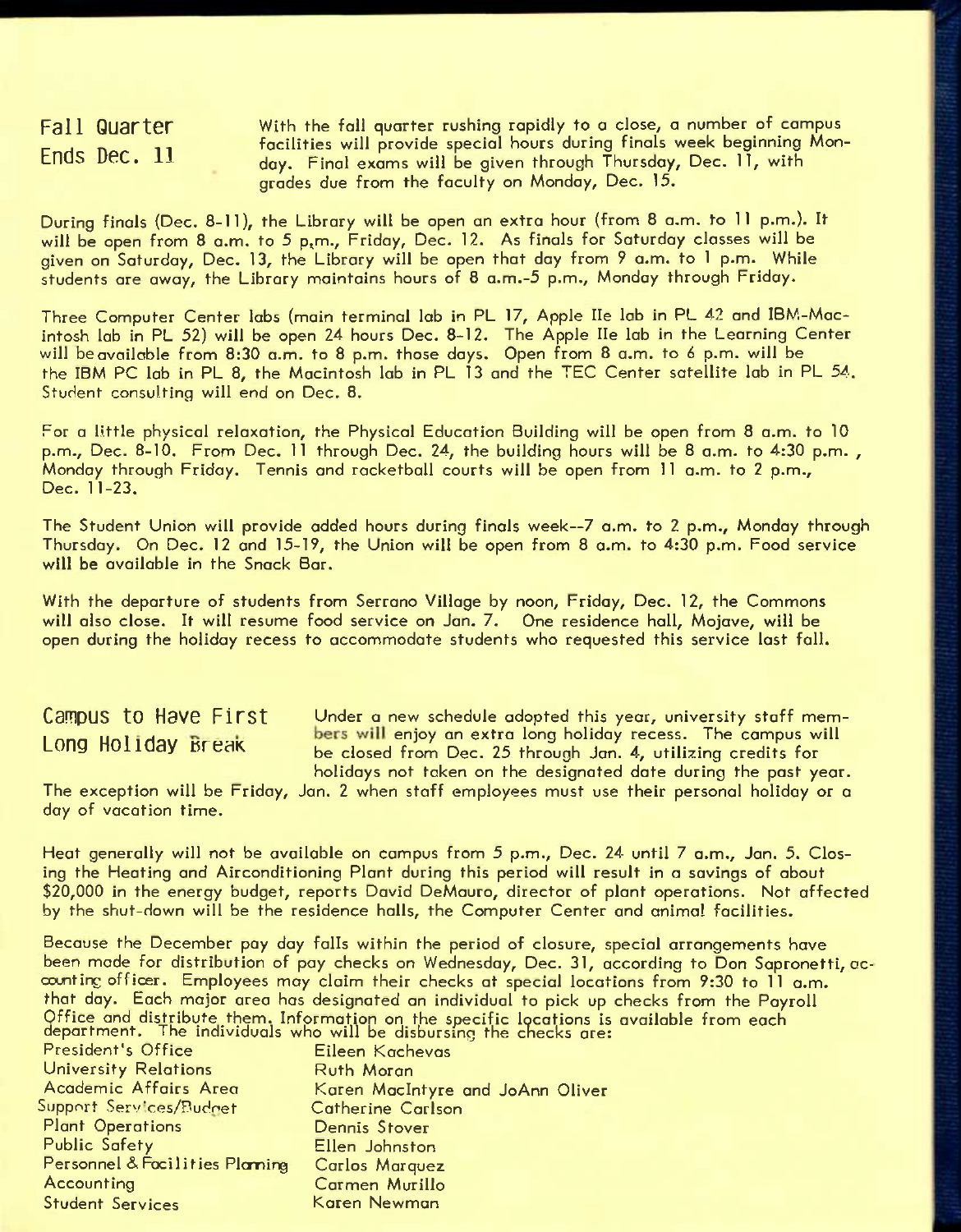Name Change Approved In order to eliminate confusion over its function, the Department In School of Education of Special Programs in the School of Education has been renamed the Department of Graduate Programs in Education. The change, reviewed by the Council of Academic Deans, was approved by the Administrative Council.

School Dean Ernest Garcia explained all of the programs in that department require a bachelor's degree or a credential for admission. Confusion sometimes has resulted from the term "special" since grant programs often are considered special programs, he explained.

The other department in the School of Education continues to be the Department of Teacher Education.

**Open Foruns Set For AII** members of the campus community are invited to attend Student Life Director open forums held for candidates seeking the position of director of student life. All will be from 10 to 11 a.m. in the Panorama Room of the Commons.

On campus today is Arthur (Buddy) Couvion, coordinator of student activities at the University of Wisconsin, Parkside. His open forum is this morning. Here last Wednesday was P. Randy Harrell, associate director of university activities and coordinator of academic appeals at Cal State, Fullerton.

Coming next week are: Monday: C. Renee Romano, assistant director of student activities. University of New Hampshire; Tuesday, Susan L. Heyward, coordinator of academic support programs, University of South Carolina; Wednesday: Theodore R. Coberley, director of student activities, Arapahoe Community College, Colorado; Thursday: David Johnson, associate director of the Student Union, Cal Poly, Pomona.

# TO Associates Holldav Dinner

**Campus Community Invited** The Cal State Associates' traditional holiday progres-<br>To Associates Holiday Binner, <sup>sive</sup> dinner on Saturday evening, Dec. 13 will involve less travel and work for participants this year. Faculty, staff and their spouses are invited to the dinner, which

begins with hors d'oeuvres at the homes of President and Mrs. Anthony H. Evans and Vice President and Mrs. Robert Detweiler. The entire group will come together at the University Commons for the dinner and musical entertainment.

In the past, the event was a potluck with different homes for the main course and dessert. With the gr wth of the organization, larger facilities are needed to accommodate all who attend. The Commons will prepare the festive holiday turkey dinner, reports Mrs. Lorraine (Amer) El-Ahraf, program chair for the Associates. After dinner entertainment will be provided by a brass quintet from the Music Department.

Reservations, at \$15 per person, should be made by today (Dec. 5) with Mrs. El-Ahraf. Checks may be sent to Dr. El-Ahraf's office, AD 189.

Last Chance for By acting within the next few days, faculty and staff still have an Holiday Greetings opportunity to be included in the campus-wide holiday greeting card **YS** sponsored by the Cal State Associates. All donations to the Associates' scholarship fund are tax-deductible. Checks should be sent

to Beverly Dyer in the Foundation Office, AD 108, by Monday, Dec. 8. Donors will be listed on the holiday greeting card which will be distributed to all faculty and staff.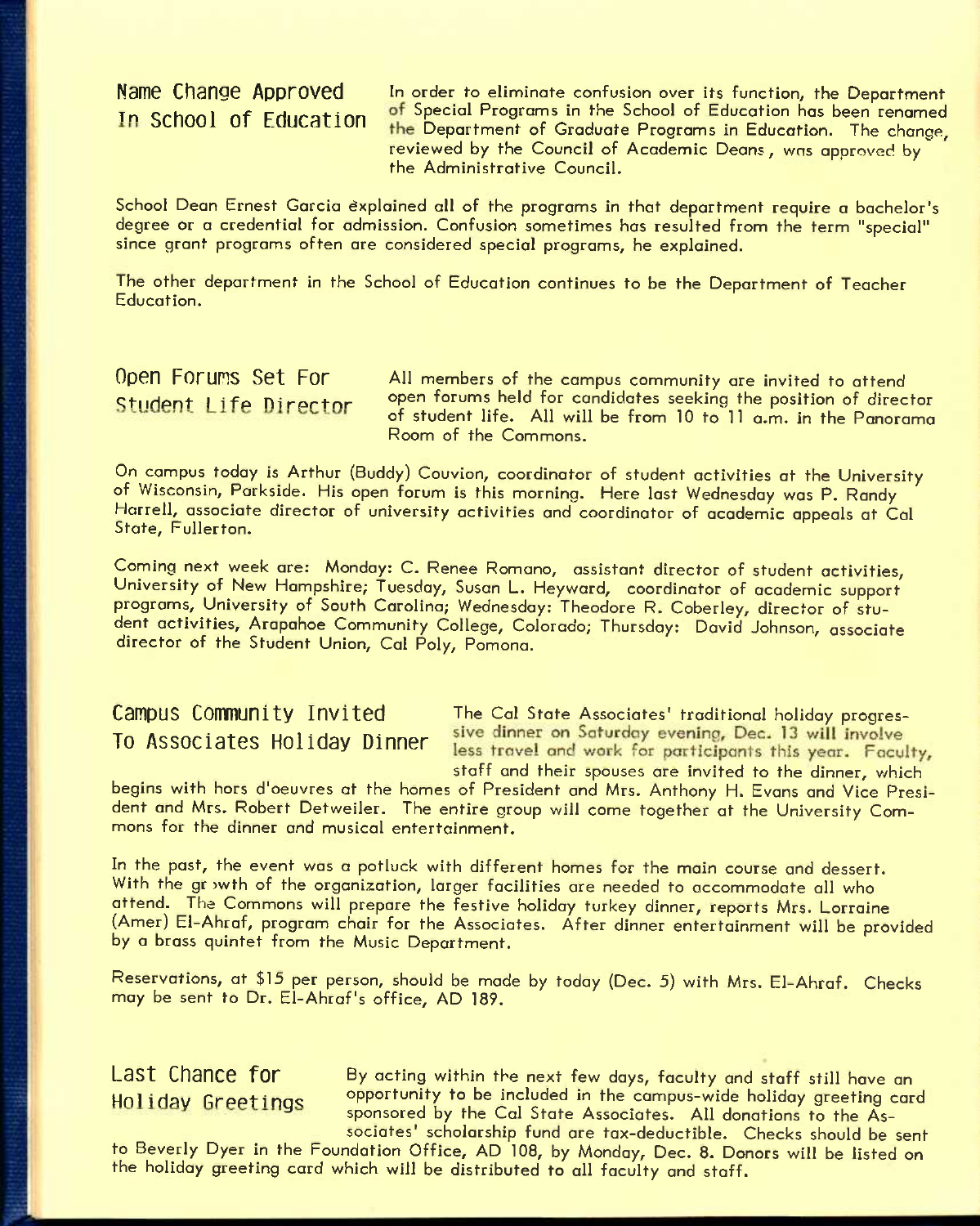**10 Receive Affirmative** Ten faculty members have been awarded affirmative action **Example 20** . The current of the state of the current faculty development grants fotalling \$18,702 for the current year, announced Dr. J. C. Robinson (Academic Personnel). The purpose of the grants is to help individuals in underrepre-

sented groups with their professional growth. Funds will be used for release time, student assistants, supplies and services and travel.

The recipients and the amount of their awards are:

- \* Dr. Rafael Correa, assistant professor. Foreign Languages, \$2200;
- \* Dr. Susan M. Finsen, assistant professor. Philosophy, \$2100;
- \* Dr. Darlene Gamboa, assistant professor. Biology, \$2272;
- \* Janice Golojuch, assistant professor. Art, \$575;
- \* Dr. Hope Landrine, assistant professor. Psychology, \$2915;
- \* Dr. Phyllis F. Maxey, assistant professor. Teacher Education, \$2100;
- \* Dr. Nancy Rose, assistant professor. Economics, \$2100;
- \* Dr. Barbara Sirotnik, associate professor. Management Science, \$240;
- \* Dr. Javier Torner, assistant professor. Physics, \$2100;
- \* Dr. MayoToruno, assistant professor, Economics, \$2100.

Dr. Correa will conduct further research for his book on Carlos Fuentes: History and Memory. Dr. Finsen, coordinator of the critical thinking efforts on this campus, will write a paper on how the methodology of Karl Popper provides a framework for critical thinking. Dr. Gamboa will continue her research into the relationship between neutralizing activity of neonatal basal rabbit sera and resistance to symptomatic infection in preparing a manuscript for publication.

Ms. Golojuch will take a course, "Basic Electronic Field Production" in preparation for teaching a new Art Department class on video camera use and production. Dr. Landrine's grant will be used to have the first few chapters of her book on a new theory of psychopathology typed for submission to an interested publisher. Dr. Maxey will analyze data and write papers on the use of intensive coaching strategies by high school teachers in an effort to improve attitude and achievement by students in math, science, social studies and English.

Dr. Rose proposes to write the first two chapters of a book. The Limits of Welfare Reform: Lessons from the 1930s for the 1980s. Dr. Sirotnik will analyze the political viewpoints expressed by leading television preachers in their public pronouncements, in their religious faith messages through the pulpit and in their publications. Dr. Torner will continue his research concerning the behavior of gluons at high temperatures. Dr. Toruno will organize his research on "Money, Arbitrage and Natural Prices" for a paper to be presented at a professional meeting.

# **3 Educational Equity Grants Also Awarded**

Three faculty members will receive educational equity grants totalling \$2250 for work dealing with issues of educational equity. These grants, open to all faculty, also are part of the faculty professional development program.

Dr. Hope Landrine (Psychology) received \$596.85 to conduct three empirical investigations to sensitize the public and counselors to the psychologically detrimental effects of the married female sex-role and to culture-based ways of speaking of the poor and the Black poor. She also will work on the preparation of two new courses for the Psychology Department, The Psychology of Race and Social Class and Cross-Cultural Psychology.

Dr. Nabil Razzouk (Marketing, Management Science and Information Management) will have \$602.25 for research to prepare benchmark information on how traditional and nontraditional students perceive the effectiveness of a variety of classroom strategies and methods.

Dr. Karen Schepp (Nursing), who received a grant of \$1050, seeks to identify factors that influence the recruitment and retention of R.N. minority students in the nursing program here.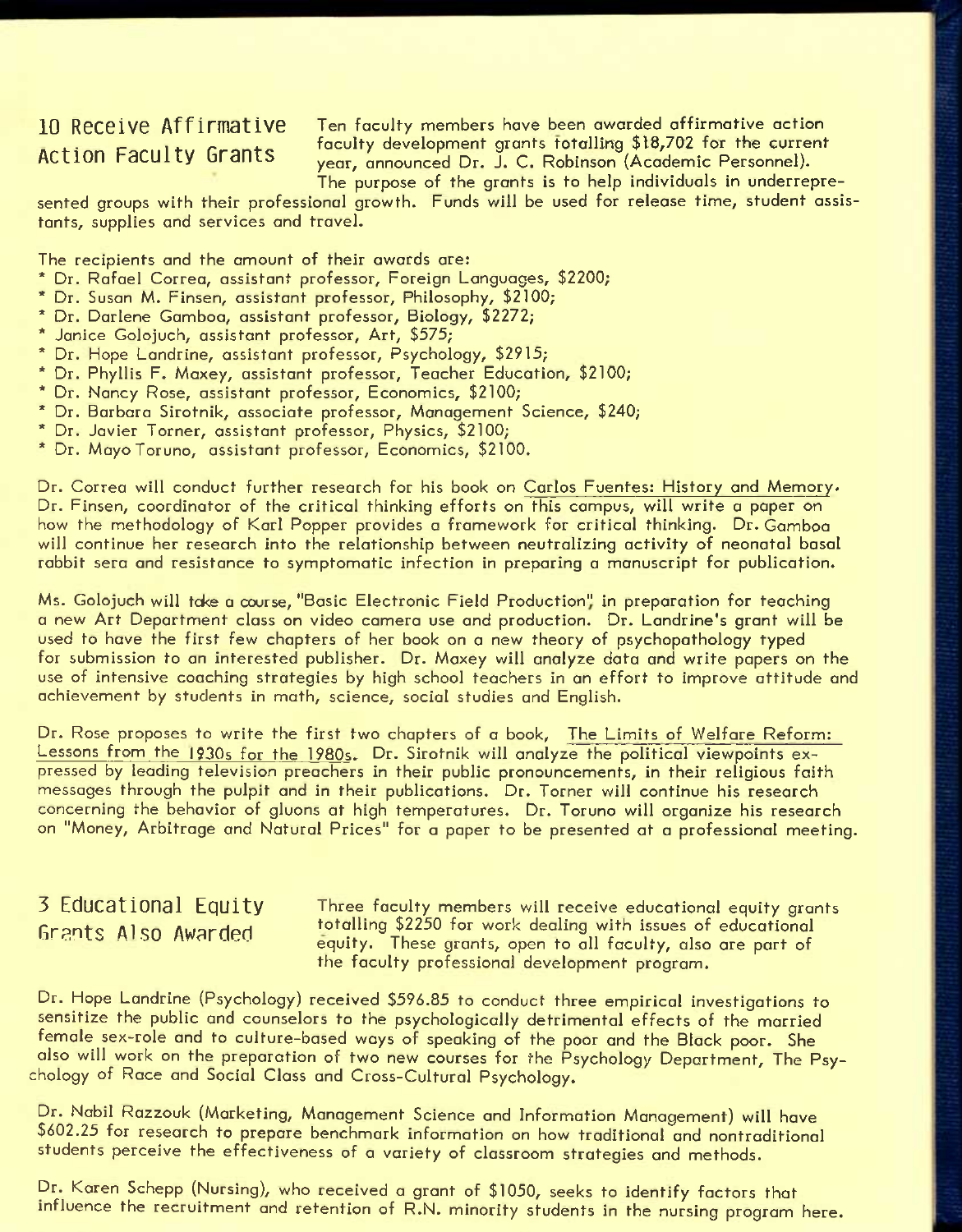**Farewell Events Set Two long-time employees of the university, who are leaving this** calculating the corresponding to the month, will be honored at farewell activities open to the campus Formulating Capacity community will be community of the community contract of the community contract of the community co community. Alice Coble, head of operations in the Computer Center, will be retiring after nearly 18 years here. Pat Stumpf,

head of the payroll office, is leaving to manage two family businesses.

A luncheon honoring Mrs. Coble will be held Wednesday noon, Dec. 17 at Calypso Charlie's on "Kendall Drive. Reservations, at \$7.05 per person, should be made with the Computer Center by Dec. 11.

Mrs. Stumpf will be honored at a party from 5 to 6 p.m., Friday, Dec. 12 in the Panorama Room of the Commons. No reservations are needed.

After 21 years as a mother and homemaker, Mrs. Coble returned to work December 1, 1969 when she was hired as a keypunch operator in the fledgling Computer Center. She now is the senior member in years of service. She watched the center grow from accounting machines to the full range of main frame, micro and mini computers which now are available for both instructional and administrative computing. "I've loved the constant change, which is exciting," she said, recalling both the added responsibilities she held and the new equipment which she operated. In retirement, she plans to devote more time to her love of bridge and when her husband. Bob, retires, they will travel more. Mrs. Coble's last day on campus will be Dec. 19.

Mrs. Stumpf will have spent 15 years and one month in the Payroll Office. When she started work Nov. 1, 1971, she handled student assistant and work-study payrolls, helped with Personnel Office tasks and was a relief telephone switchboard operator. In February 1976, she succeeded Judy Meenan as the head of the department. Later this month, Ms. Meenan will succeed Mrs. Stumpf in the top job. Mrs. Stumpf will be devoting full-time to the operation of two 7-11 Stores, which she and her husband of 22 years, Phill, operate. One is on Kendall Drive and the other in Victorville. Mrs. Stumpf's last day will be Dec. 12; however, she will return at the end of the month to help with the payroll verification and distribution.

Career Development A career development program (CDO), designed by the Staff Train-Program Available ing and Development Committee, will be available to provide staff with opportunities to learn new skills and gain hands-on experience. Information will be made available soon on the program,

which is intended to assist full-time, permanent staff—particularly women and minorities to prepare for careers in traditionally underrepresented areas.

Specialized workshops and on-campus internships will allow participants selected for the program to enhance their qualifications for career advancement or change.

Quentin Moses Sent Guentin Moses, who is spending this year as an administrative To Washington Seminar fellow at Cal Poly, Pomona, was one of 14 Californians awarded **10 Wdsningion bGminar** Education Policy Fellowship to attend a seminar in Washington, D.C., Nov. 19-23. The program is designed to

provide participants with a broad view of educational policymaking at the state and national level. He also will attend a leadership forum April 22-25 in Minneapolis and a state policymaking seminar in Sacramento.

Moses, an investigator with the campus Department of Public Safety, has been employed by the university for seven years and also received his bachelor's degree here.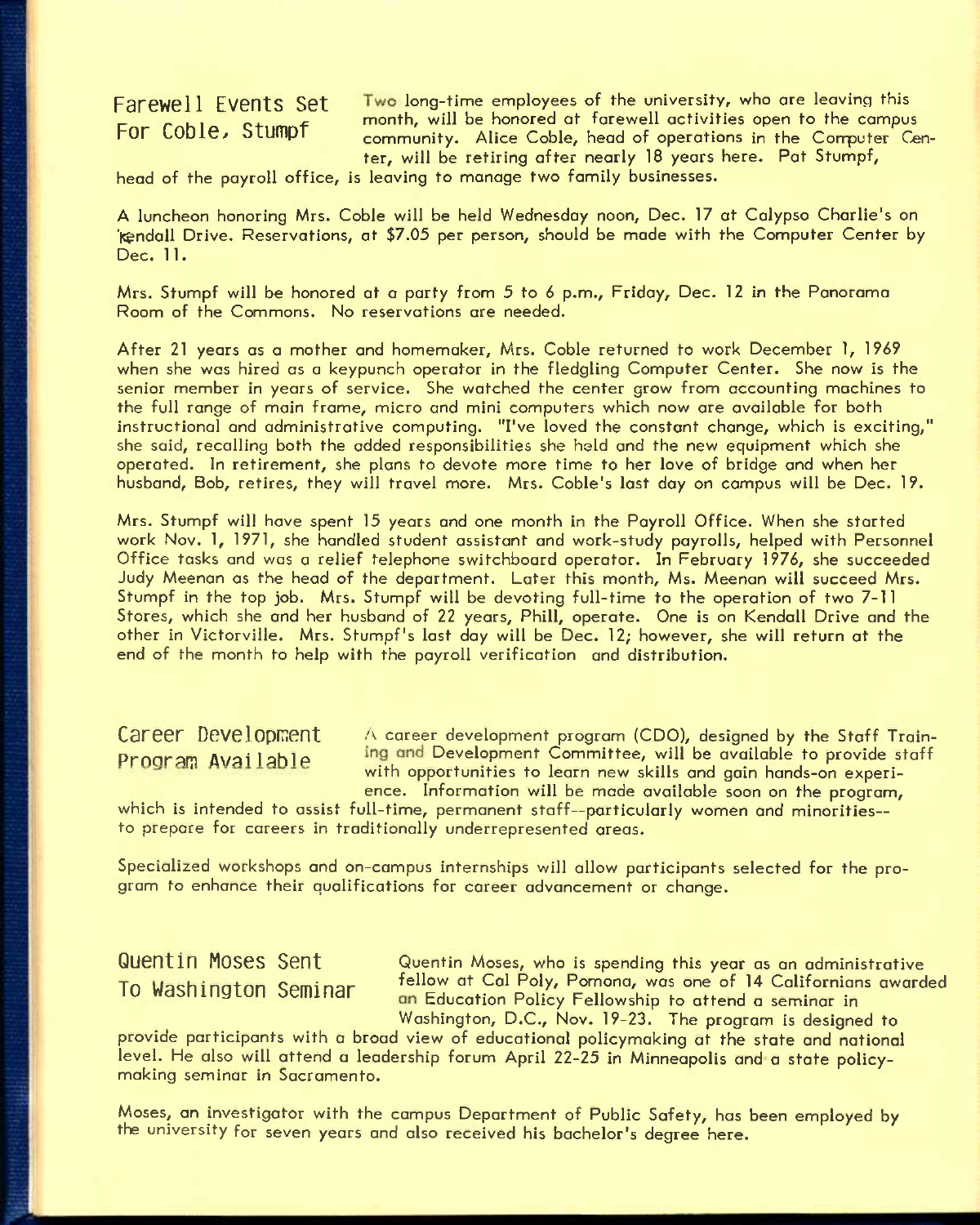**Service ^** 

**COMMUNITY Dr.** Robert Blackey (History) conducted a workshop for teachers at Hemet High School Dec. 1 on "Writing in the Curriculum"

Dr. Margaret Cooney (Education) was appointed to the Case Service Guidelines Review Committee of the State Department of Rehabilitation.

Dr. James D. Crum (Natural Sciences) discussed "A Trip Along the Nile" at the Nov. 24 dinner meeting of the Clipper Club at the First Congregational Church of San Bernardino.

Dr. Robert Detweiler (Academic Affairs) has been appointed to the Corporate Board of the Center for Provisional Accelerated Learning (PAL Center), a nonprofit organization which seeks to enhance the education of youngsters in the westside of San Bernardino.

Dr. Ernest Garcia (Education) was the keynote speaker at the English as a Second Language conference, sponsored by the Riverside County Office of Education Nov. 20 in Riverside. He discussed "The Second Language Teaching Box Score: Hits, Errors and Strikeouts."

Dr. Mildred Henry (Education) and Cal State students Colvenea Malloy and Catherine Hockman peared on Community Roundtable on radio station KDUO Nov. 30 to discuss community educa-.<br>tional issues.

Dr. J. C. Robinson (Academic Personnel) spoke about "U.S.-Latin American Relations" at a luncheon meeting of the Uptown Exchange Club of San Bernardino Nov. *26.* 

Sgt. A1 Sida (Public Safety) spoke to the Optimist Club of San Bernardino about "Home Safety" at the luncheon meeting Nov. 29.

Dr. Lynda Warren (Psychology) lectured on "Time Management" to the Inland County Association of Paralegals Nov. 18 in San Bernardino.

**RotirGinent Interviews A** retirement officer from the San Bernardino Area Office of Jan 8 in Barstow **the Public Employees Retirement System will be in Barstow** Jan. 8 to conduct interviews with employees considering retirement. Appointments for interviews must be made with the

PERS Office in San Bernardino, 383-4431. Further information on materials necessary to take to the interview may be secured from the campus Personnel Office, SS 151.

Santa Will Call Through special arrangements made by the Department of Recrea-Chi I dren at Home tional Sports, Santa Claus will be standing by to telephone the children of Cal State faculty and staff during the week of Dec. 15. However, the jolly old St. Nick must have the information from the parents no

later than 4 p.m., Friday, Dec. 12. Forms for relaying the correct information to Santa are available from the Department of Physical Education and the Student Union.

Comedians Wanted The Student Union is searching for faculty, staff and students inter-Ry Student Union ested in participating in the following events: amateur comedians for Comedy Night, pool and foos-ball players for the winter quarter tournaments and lip singers for the Lip Sync Contest. Volunteers

should sign up in the Student Union between Dec. 8 and Jan. 14.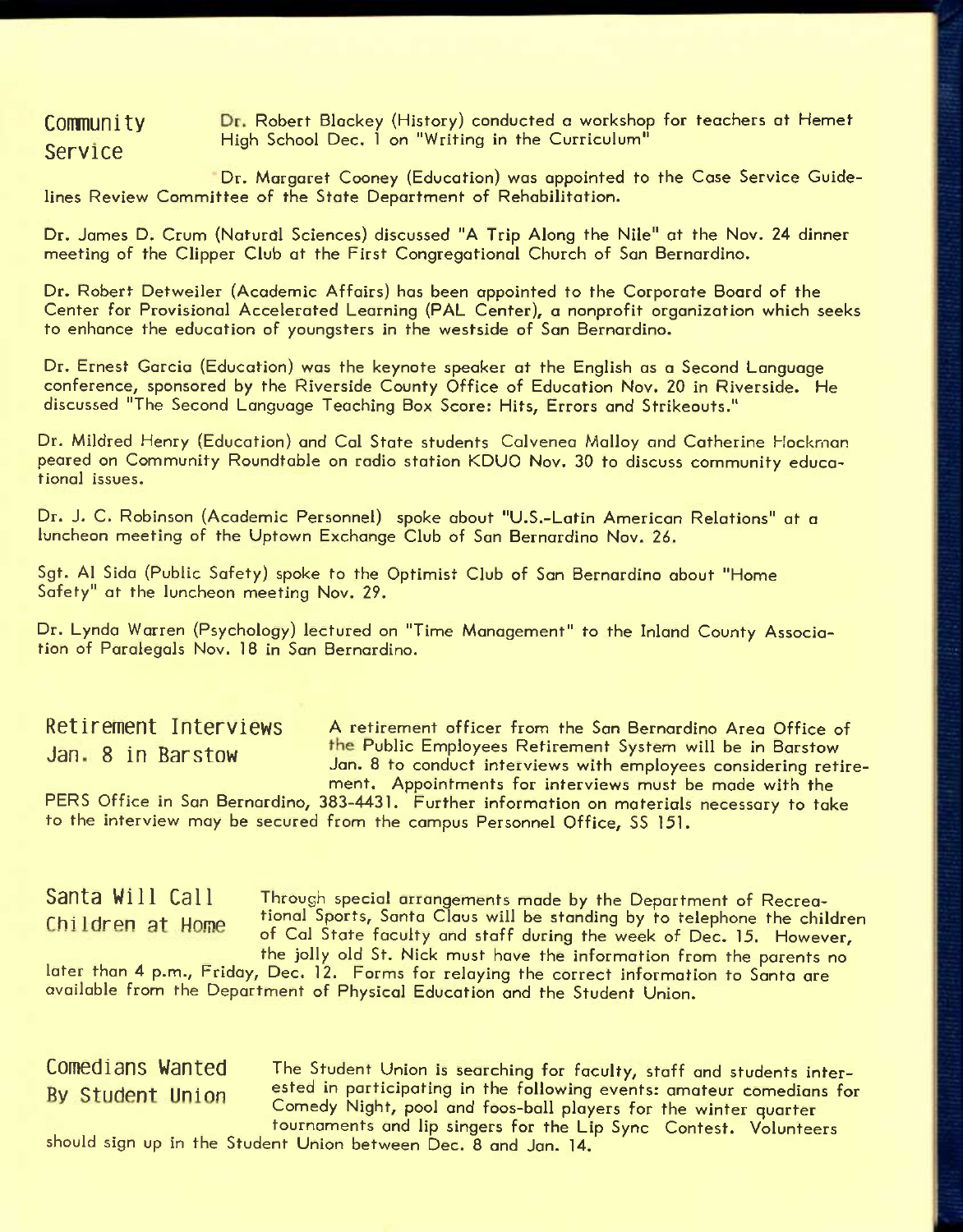Professional Dr. Richard Ackley (National Security Studies) has an article establishing<br>Activities a conceptual framework for a submarine-based strategic defense system ACTIVILIES a conceptual framework for a submarine-based strategic defense system<br>ACTIVILIES titled "SABMIS--Submerged" in the October issue of The Submarine Review.

Dr. Peggy Atwell ^Education) will have an article included in Ideas and Insights; Teaching the English Language Arts, *K~6,* published by the National Council of Teachers of English, She also received word from Kendall/Hunt Publishers that her text, Learning in College; Integrating Information, will be reprinted.

Dr. David Bellis (Public Adrinistratign) has cnarticle, "The Great Southern California Auto Mall Wars," published in the October issue of Western City, official journal of the League of California Cities. The paper is based on his research on the effects of intercity competition over new auto malls on local economic development and urban economies.

Dr. Louise Burton (Education) was one of 30 teachers in the nation selected to participate in the Grant Writing Workshop, jointly sponsored by the U.S. Office of Special Education and Rehabilitation, the American Association of Colleges for Teacher Education and the International Council for Exceptional Children Nov. 11-13 in Atlanta, GA.

Linda D. Chaffee (American Culture and Language Program) co-presented a workshop on "Tbe Implementation of Intercultural Communication Using English as a Second Language Students and Communication Students on College/University Campuses" Nov. 15 at the regional conference of the California Association of Teachers of English to Speakers of Other Languages held at Cal State, Northridge.

Dr. Food Derakhshan (Management) presented two papers at the national meeting of the Decision Science Institute in Honolulu. "Sociopolitical Instability as Determinant of Foreign Direct Investment Profitability in Developing Countries," which appeared in the meeting's proceedings, is a report on research on the relationship between profitability of direct foreign investment and political stability. A business policy case, "Avon Corporation," described the diversification strategy of this cosmetic company. He also has an article, "Managerial Self-Esteem, Self Actualization and Autonomy: A Study of Need Importance and Related Attributes," which will appear in the June 1987 issue of American Business Review.

Dr. Amer El-Ahraf (Academic Resources, Health Science and Human Ecology) conducted the Dean's Seminar on "Cryptosporidiosis: An Emerging Environmental Challenge," Nov. 18 at Loma Linda University.

Dr. Tony Garcia (Bilingual Education Training for Advancement) conducted two inservice training sessions for Title VII program directors Nov. 12-14 at the California ESEA Title VII Management Directors Institute. Theme of the institute, held in Sacramento, was "Coordination Through Communication." His sessions were "Making Commitment and Capacity Building a Reality" and "Career Ladder Training for Bilingual Aides in School Districts."

Dr. David Lutz (Psychology) has an article, "Clinical Comparability of the Standard MMPI and the MMPI-168," in Professional Psychology: Research and Practice. Co-authors are R. R. Mart, J. W. McNeill and T. G. Adkins.

Work by John Nava (Art) will be included in a group show, "Home for the Holidays," in the Koplin Gallery in Los Angeles Dec. 17-Jan. 17.

Dr. J. C. Robinson (Academic Personnel) presented a paper, "Popular Culture and Mass Political Movements: The Case of the Gaitenista Movement in Colombia," at the Oct. 22-26 meeting of the Latin American Studies Association in Boston.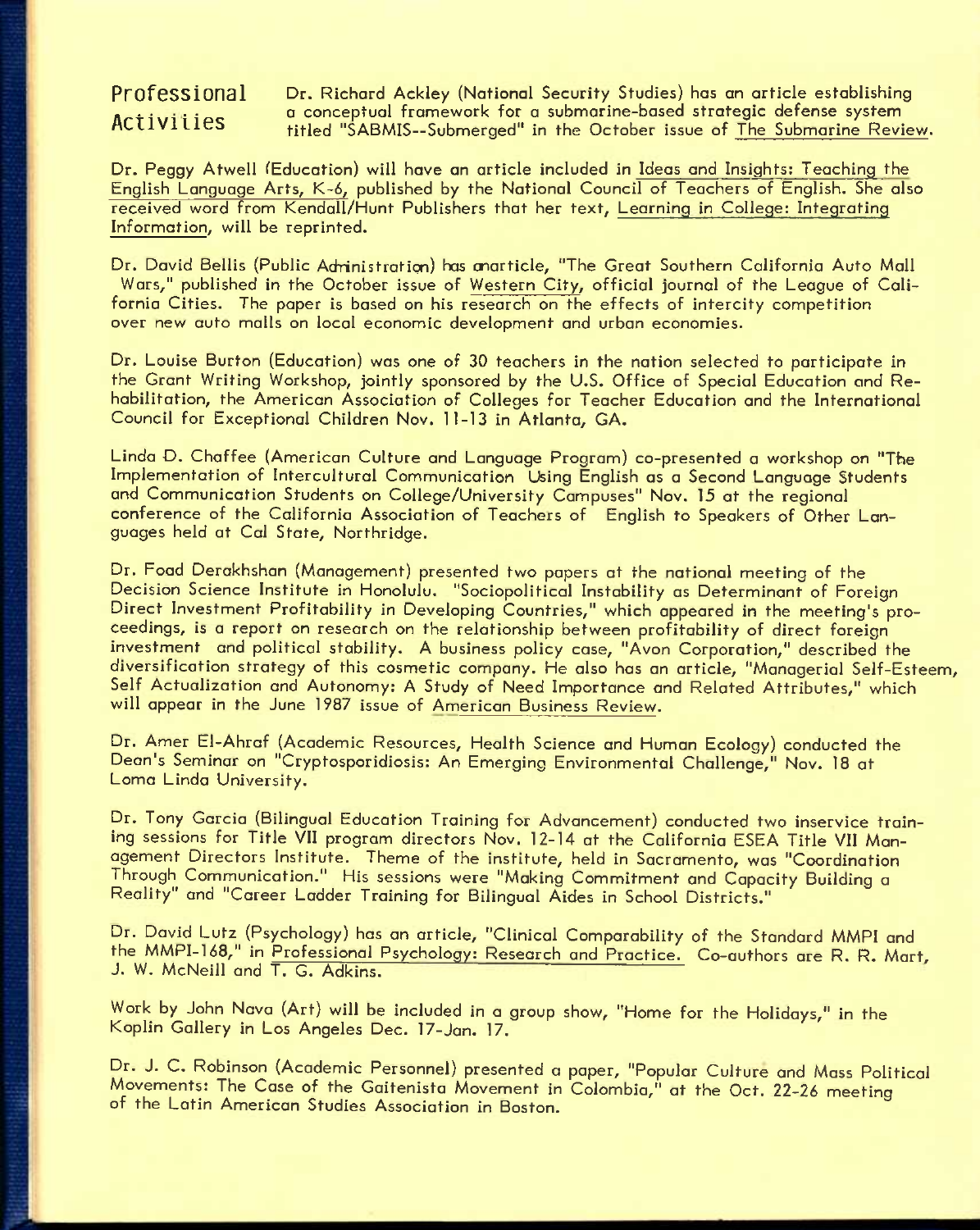Dr. Mendoza Receives **Dr. Josephine Mendoza (Computer Science)** is the recipient of a  $\frac{1}{2}$ . Hendeza  $\frac{1}{2}$   $\frac{1}{2}$   $\frac{1}{2}$   $\frac{1}{2}$   $\frac{1}{2}$   $\frac{1}{2}$   $\frac{1}{2}$   $\frac{1}{2}$   $\frac{1}{2}$   $\frac{1}{2}$   $\frac{1}{2}$   $\frac{1}{2}$   $\frac{1}{2}$   $\frac{1}{2}$   $\frac{1}{2}$   $\frac{1}{2}$   $\frac{1}{2}$   $\frac{1}{2}$   $\frac{1}{2}$   $\frac{1}{2}$   $\$ for installing ORACLE on the university's Prime supermini computer.

Dr. Mendoza describes ORACLE, one of the most widely used systems in the computer industry, as a "rational database management system that is based on SQL, the defocto retrieval language for database systems." The program will be used by computer science majors in the classroom and in database courses. "As a long-term goal, the Computer Science Department plans to use ORACLE as an advanced distributed database for classes in the proposed master's degree program," said Dr. Mendoza. "It also will be used for research."

Jim Scanlon (Computer Center) said the Computer Center will be responsible for maintenance and support of the new software. He anticipates the ORACLE package will be installed on the Prime 9750 computer during the winter break.

CONGRATULATIONS to Dr. Lance Masters (Marketing, Management Science and Information Management) on the completion of his Ph.D. in marketing at the Claremont Graduate School Nov. 25. His dissertation was "Distinctive Competence: Antecedent Control of Strategic Marketing in the Processed Foods Industry."

P<code>rofession</code>al Dr. Richard Rowland (Geography) presented a paper, "The Changing Geog-Activities of graphy of Soviet Nationalities: Recent Trends," at the annual meeting of ACLIVILLES **The American Association for the Advancement of Slavic Studies Nov. 21** in New Orleans.

Dr. Lynda Warren (Psychology) has an article, "The Control of Suicide," published in the American Journal of Orthopsychiatry, Vol. 57, No. 1. Co-author is Carol Tomlinson-Keasey from UCR.

Dr. Mildred Henry (Education) presented a paper, "Halting Dropouts" To Be or Not To Be, There Is No Question," at the 65th annual meeting of the California Educational Research Association Nov. 13 in Marina del Rey.

**Sympathy** The university community extends sympathy to Dr. Jack McDonnell (Marketing, Management Science and Information Management) on the death of his mother, Mrs. Betty McDonnell, 79, in Cleveland, Ohio, late in November.

**Dr. Scherba Recuperating Dr. Gerald Scherba (Biology, Desert Studies Center) is** At Home After Quragry recuperating at his home in Helendale following triple erating Dr. Gerald Scherba (Biology, Desert Studies Center) is<br>
gery by-pass surgery. He suffered a heart attack last month<br>
and spent time in three bespitels prior to the surgery. and spent time in three hospitals prior to the surgery

in Los Angeles. He expects to return to his responsibilities shortly after the first of the vear.

All of the people involved in bringing the Bulletin to you join in wishing you a Happy Holibay Season and the very best in the New Year.

The Publications Office The The Duplicating Center